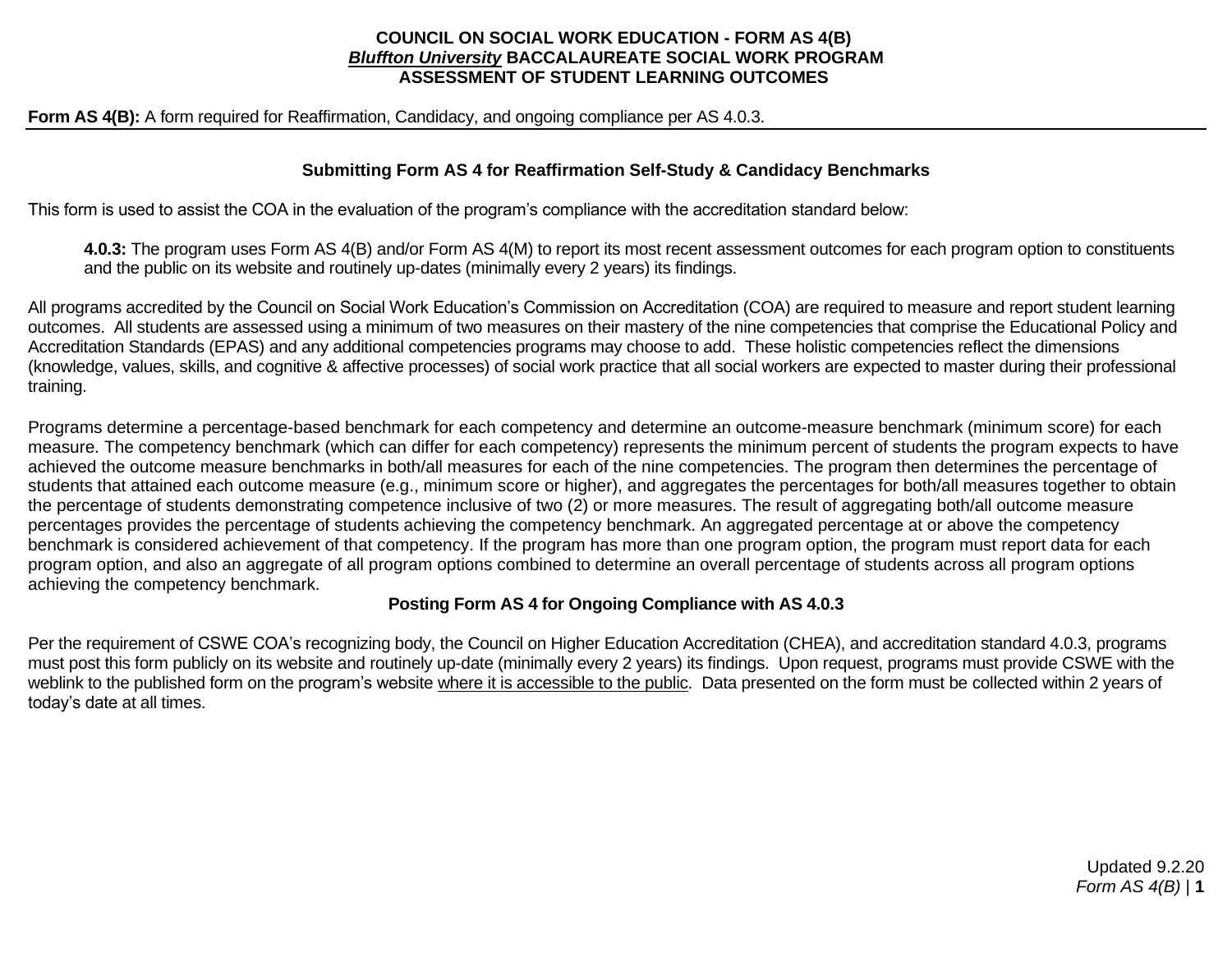## **Summary of the Program's Assessment Plan | Generalist Practice**

All students are assessed using a minimum of two measures on their mastery of the nine competencies that comprise the Educational Policy and Accreditation Standards of the Council on Social Work Education and any additional competencies programs may choose to add. Summarize the program's competency-based assessment plan. Programs may add/delete rows to accurately reflect the number measures included in the data presented.

| <b>Assessment Measure #1: (Field Placement Evaluation)</b>                                                                                             |                                                                           |  |  |  |
|--------------------------------------------------------------------------------------------------------------------------------------------------------|---------------------------------------------------------------------------|--|--|--|
| Dimension(s) assessed: Knowledge, Values, Skills, Cognitive and Affective                                                                              | K, V, S & CAP                                                             |  |  |  |
| <b>Processes</b>                                                                                                                                       |                                                                           |  |  |  |
| When/where students are assessed:                                                                                                                      | Final two weeks of field placement                                        |  |  |  |
| Who assessed student competence:                                                                                                                       | Field Instructor in consultation with the<br>program's field director     |  |  |  |
| Outcome Measure Benchmark (minimum score indicative of achievement) for<br>Competencies 1-9:                                                           | 3 out of 5 on each competency                                             |  |  |  |
| Competency Benchmark (percent of students the program expects to have<br>achieved the minimum scores, inclusive of all measures) for Competencies 1-9: | 70%                                                                       |  |  |  |
| Assessment Measure #2: (SWEAP Curriculum Exam at Exit)                                                                                                 |                                                                           |  |  |  |
| Dimension(s) assessed:                                                                                                                                 | Knowledge                                                                 |  |  |  |
| When/where students are assessed:                                                                                                                      | Last week of field                                                        |  |  |  |
| Who assessed student competence:                                                                                                                       | SWEAP, test resulted reviewed by<br>Bluffton Social work program director |  |  |  |
| Outcome Measure Benchmark (minimum score indicative of achievement) for                                                                                | 50% of items answered correctly for                                       |  |  |  |
| Competencies 1-9:                                                                                                                                      | each competency                                                           |  |  |  |
| Competency Benchmark (percent of students the program expects to have                                                                                  | 70%                                                                       |  |  |  |
| achieved the minimum scores, inclusive of all measures) for Competencies 1-9:                                                                          |                                                                           |  |  |  |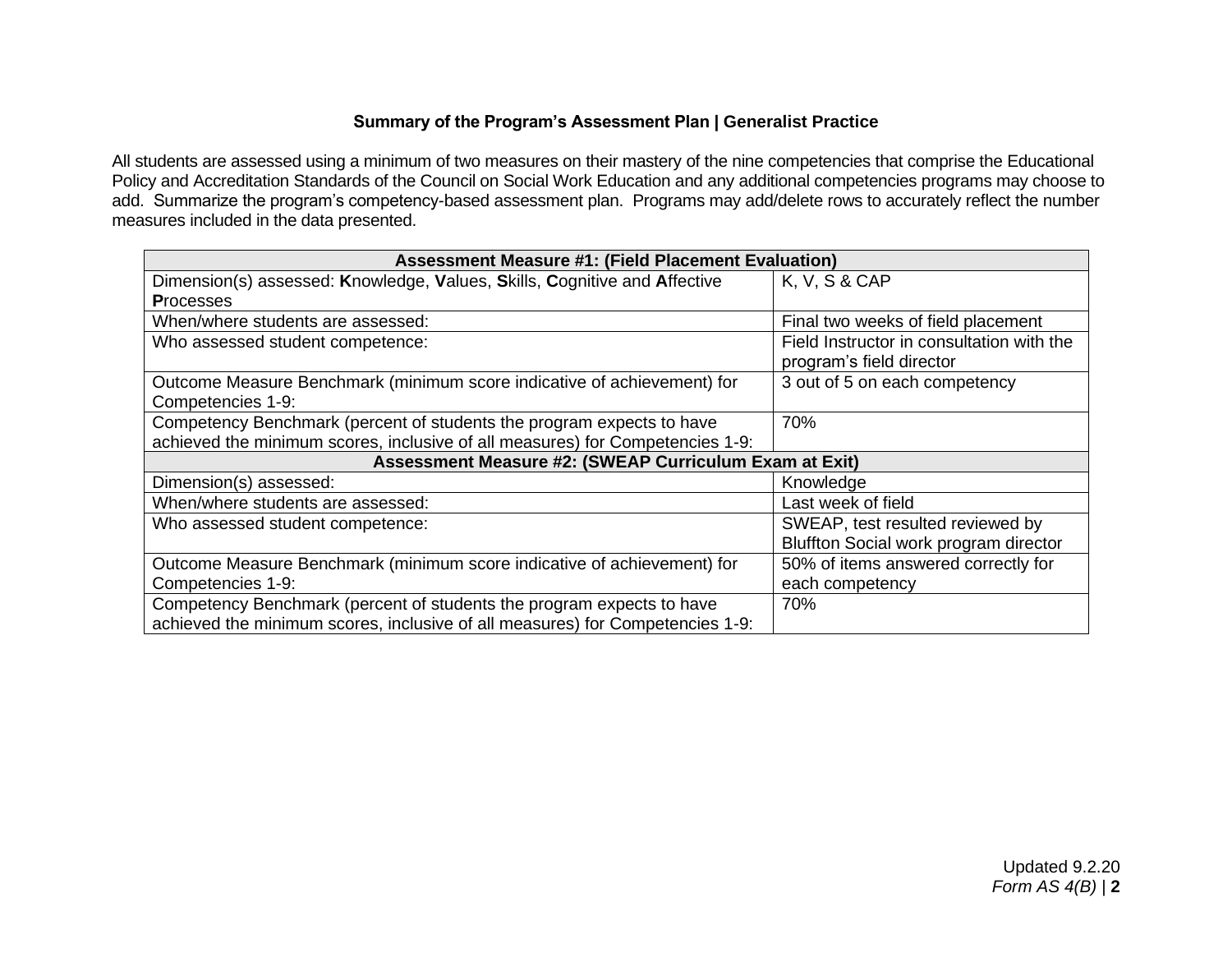## **Directions for completing Form AS 4**

Indicate the benchmark percentage for each competency. The competency benchmark is the percent of students the program expects to have achieved both/all outcome measure benchmarks. Programs calculate the percentage of students achieving each outcome measure benchmark, then calculate the percentage of students achieving each competency inclusive of two or more measures for each program option. Programs with multiple program options must present data for each program option, and in aggregate inclusive of all program options per competency. Programs may add/delete columns to accurately reflect the number of program options offered. *This is a required form.* The assessment data table may be altered to accurately reflect the number of program options offered and additional program-developed competencies program. However, beyond these formatting alternations, the program may not alter the content of this form.

| <b>COMPETENCY</b>                                                     | <b>COMPETENCY</b>    | PERCENTAGE OF STUDENTS ACHIEVING                 |
|-----------------------------------------------------------------------|----------------------|--------------------------------------------------|
|                                                                       | <b>BENCHMARK (%)</b> | <b>BENCHMARK</b>                                 |
|                                                                       |                      | Aggregate of Students from All Program Options - |
|                                                                       |                      | We only have ONE program                         |
|                                                                       |                      | (Face to face on main campus)                    |
|                                                                       |                      |                                                  |
|                                                                       |                      | $n = (Number of students)$                       |
|                                                                       | 70%                  | Measure 1: 100% + Measure 2: 88%                 |
| Competency 1: Demonstrate Ethical and Professional<br><b>Behavior</b> |                      | ⊨(188.2)/2= <b>94%</b>                           |
|                                                                       |                      | n=8                                              |
| Competency 2: Engage Diversity and Difference in                      | 70%                  | M1: $100\% + M2$ : $100\% = (200)/2 = 100\%$     |
| <b>Practice</b>                                                       |                      | n=8                                              |
| Competency 3: Advance Human Rights and Social,                        | 70%                  | $M100\% + M2$ : 50%=(150)/2 = 75%                |
| <b>Economic, and Environmental Justice</b>                            |                      | n=8                                              |
| Competency 4: Engage in Practice-informed                             | 70%                  | $M1: 91.67\% + M2: 50\% = (141.67)/2 = 70.83\%$  |
| <b>Research and Research-informed Practice</b>                        |                      | n=8                                              |
| Competency 5: Engage in Policy Practice                               | 70%                  | M1: 98.83% + M2: 13%=(108.83)/2 = 54.42%         |
|                                                                       |                      |                                                  |

## **Assessment Data Collected during the Academic Year (2020-2021**)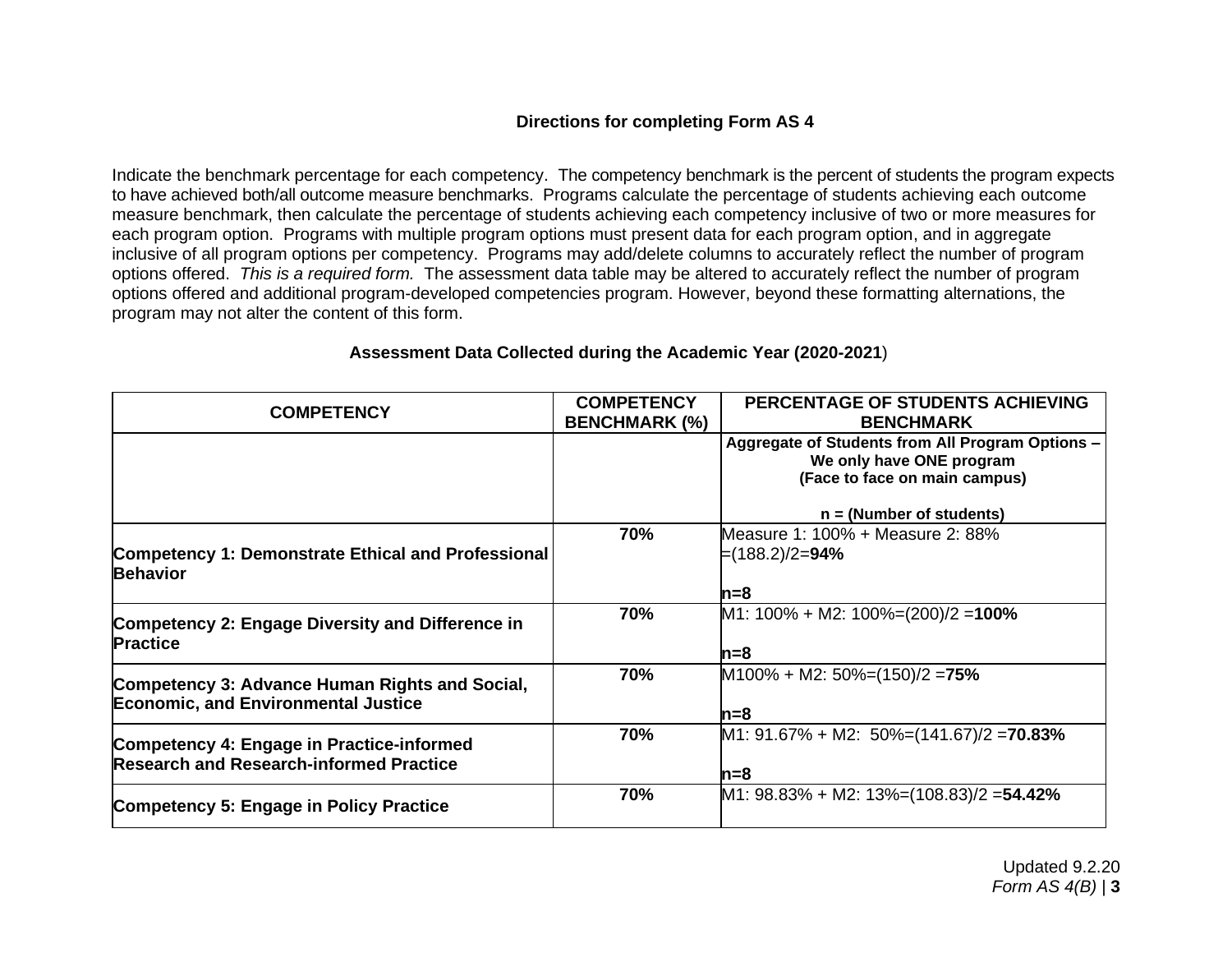|                                                                                                              |            | $n=8$                                                      |
|--------------------------------------------------------------------------------------------------------------|------------|------------------------------------------------------------|
| Competency 6: Engage with Individuals, Families,<br><b>Groups, Organizations, and Communities</b>            | 70%        | M1: $100\% + M2$ : $50\% = (150)/2 = 75\%$<br>$n = 8$      |
| Competency 7: Assess Individuals, Families, Groups,<br><b>Organizations, and Communities</b>                 | 70%        | $M1: 100\% + M2: 88\% = (188)/2 = 94$<br>$n = 8$           |
| Competency 8: Intervene with Individuals, Families,<br><b>Groups, Organizations, and Communities</b>         | 70%        | $M1: 100\% + M2: 75\% = (175)/2 = 87.5\%$<br>$n = 8$       |
| Competency 9: Evaluate Practice with Individuals,<br><b>Families, Groups, Organizations, and Communities</b> | <b>70%</b> | $M187.5\% + M2$ : 63%=(150.2)/2 = <b>75.25%</b><br>$n = 8$ |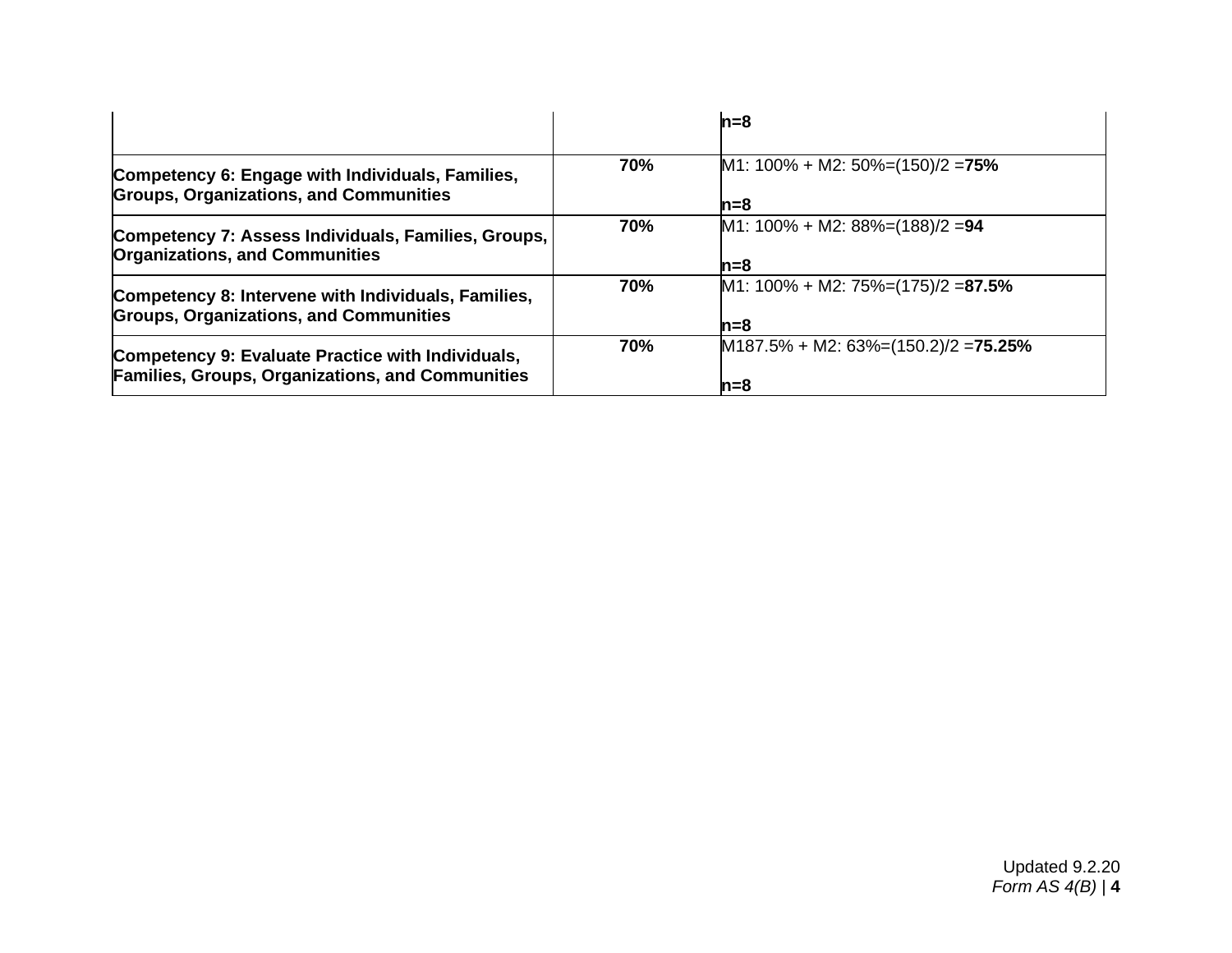# **Spring 2021 (N=8)**

| <b>Competency</b>                                                                     | <b>Competency</b><br><b>Benchmark</b>                                                 | <b>Outcome Measure &amp;</b><br><b>Benchmark (Minimum</b><br>Score)                                                                                                                                                 | <b>Percent Attaining</b>                                                                                                                                 | Percentage of<br><b>Students Achieving</b><br><b>Competency</b>                          | <b>Competency</b><br><b>Attained?</b> |
|---------------------------------------------------------------------------------------|---------------------------------------------------------------------------------------|---------------------------------------------------------------------------------------------------------------------------------------------------------------------------------------------------------------------|----------------------------------------------------------------------------------------------------------------------------------------------------------|------------------------------------------------------------------------------------------|---------------------------------------|
| Competency 1:<br>Demonstrate<br><b>Ethical and</b><br>Professional<br><b>Behavior</b> | 70% of students<br>will<br>demonstrate<br>competence for<br>the 2 program<br>measures | Measure 1: Field Instrument<br>Students must score a<br>minimum of 3 out of 5 points<br>on each behavior.<br>Measure 2: SWEAP FCAI @<br>Exit<br>Students must answer at<br>least 50% of the questions<br>correctly. | Measure 1:<br><b>Behavior 1: 100%</b><br><b>Behavior 2: 100%</b><br><b>Behavior 3: 100%</b><br>Behavior 4: 100%<br>Behavior 5: 100%<br>Measure 2:<br>88% | 100% + 100% + 100%<br>$+100\% + 100\%$<br>$=500/5=100%$<br>100%+88%=188/2=<br>94%<br>94% | Yes                                   |
| Competency 2:<br>Engage<br>Diversity and<br>Difference in<br>Practice                 | 70% of students<br>will<br>demonstrate<br>competence for<br>the 2 program<br>measures | Measure 1: Field Instrument<br>Students must score a<br>minimum of 3 out of 5 points<br>on each behavior.<br>Measure 2: SWEAP FCAI @<br>Exit<br>Students must answer at<br>least 50% of the questions<br>correctly. | Measure 1:<br>Behavior 1: 100%<br>Behavior 2: 100%<br>Behavior 3: 100%<br>Measure 2:<br>100%                                                             | $100\% + 100\% + 100\%$<br>$=300/3=100%$<br>100%+100%=200/2=<br>100%<br>100%             | Yes                                   |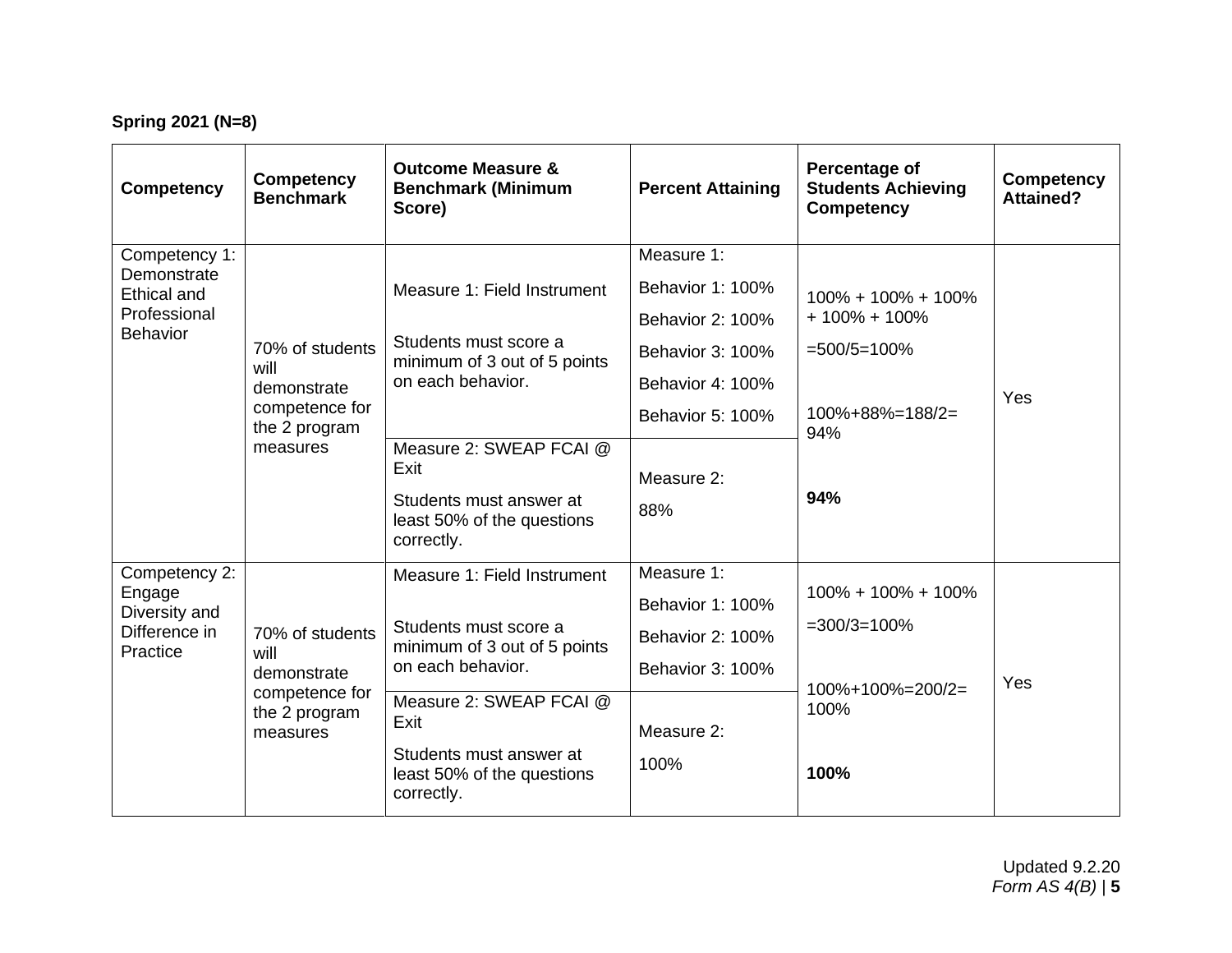| Competency 3:<br>Advance<br>Human Rights<br>and Social,<br>Economic, and<br>Environmental<br>Justice     | 70% of students<br>will<br>demonstrate<br>competence for<br>the 2 program<br>measures | Measure 1: Field Instrument<br>Students must score a<br>minimum of 3 out of 5 points<br>on each behavior.<br>Measure 2: SWEAP FCAI @<br>Exit<br>Students must answer at<br>least 50% of the questions<br>correctly. | Measure 1:<br>Behavior 1: 100%<br><b>Behavior 2: 100%</b><br>Measure 2:<br>50%                             | 100% + 100%<br>$=200/2=100%$<br>$100\% + 50\% = 150/2 =$<br>75%<br>75%                              | Yes       |
|----------------------------------------------------------------------------------------------------------|---------------------------------------------------------------------------------------|---------------------------------------------------------------------------------------------------------------------------------------------------------------------------------------------------------------------|------------------------------------------------------------------------------------------------------------|-----------------------------------------------------------------------------------------------------|-----------|
| Competency 4:<br>Engage in<br>Practice-<br>informed<br>Research and<br>Research-<br>informed<br>Practice | 70% of students<br>will<br>demonstrate<br>competence for<br>the 2 program<br>measures | Measure 1: Field Instrument<br>Students must score a<br>minimum of 3 out of 5 points<br>on each behavior.<br>Measure 2: SWEAP FCAI @<br>Exit<br>Students must answer at<br>least 50% of the questions<br>correctly. | Measure 1:<br>Behavior 1: 87.5%<br>Behavior 2: 87.5%<br>Behavior 3: 100%<br>Measure 2:<br>50%              | $87.5\% + 87.5\% +$<br>100%<br>$= 275/3 = 91.67%$<br>91.67%+50%=141.67/2<br>$=$<br>70.83%<br>70.83% | Yes       |
| Competency 5:<br>Engage in<br><b>Policy Practice</b>                                                     | 70% of students<br>will<br>demonstrate<br>competence for<br>the 2 program<br>measures | Measure 1: Field Instrument<br>Students must score a<br>minimum of 3 out of 5 points<br>on each behavior.<br>Measure 2: SWEAP FCAI @<br>Exit                                                                        | Measure 1:<br>Behavior 1: 87.5%<br><b>Behavior 2: 100%</b><br><b>Behavior 3: 100%</b><br>Measure 2:<br>13% | $87.5\% + 100\% + 100\%$<br>$= 287.5/3 = 95.83\%$<br>95.83%+13%=108.83/2<br>54.42%                  | <b>No</b> |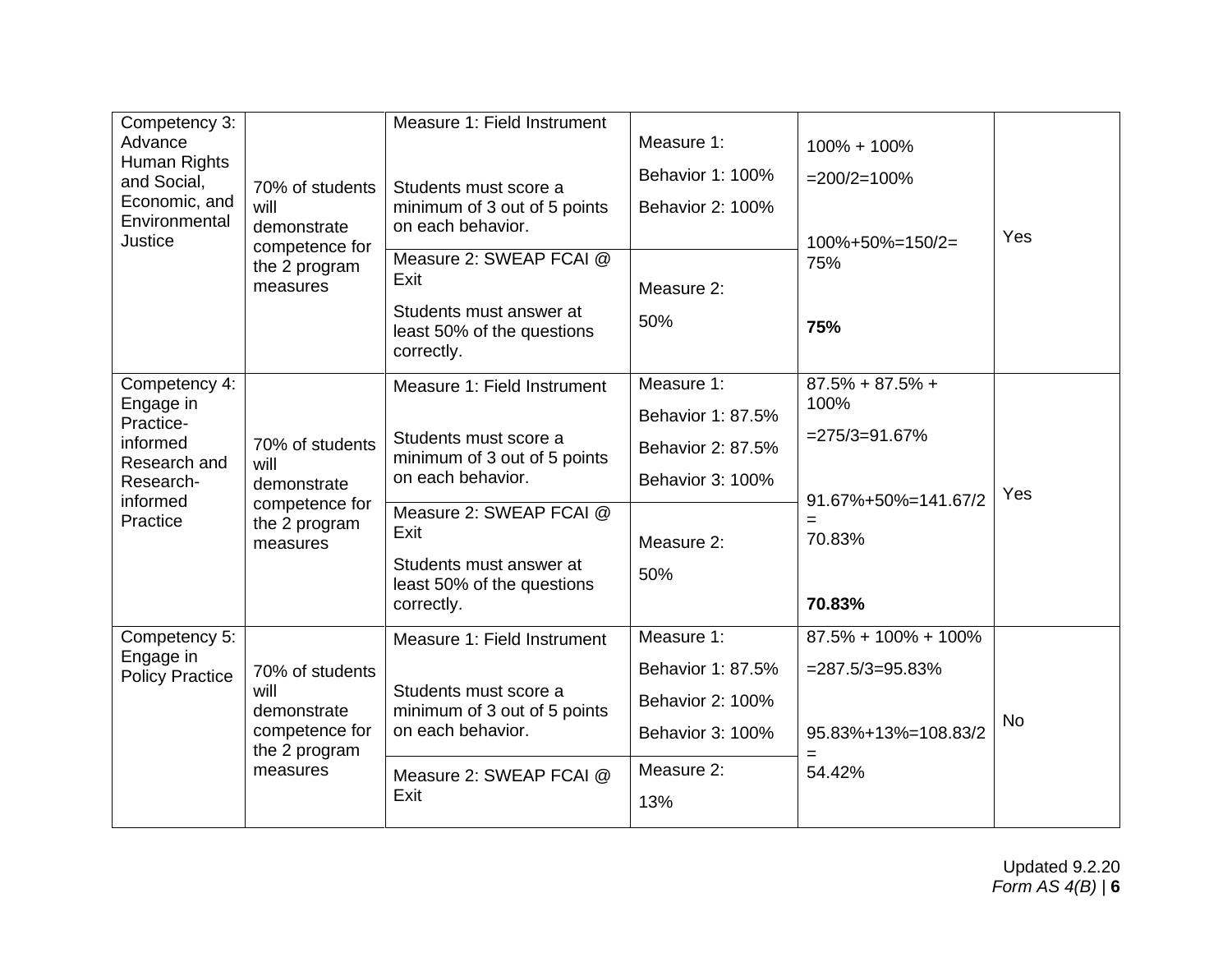|                                 |                                                | Students must answer at<br>least 50% of the questions<br>correctly.                           |                         | 54.42%                          |     |
|---------------------------------|------------------------------------------------|-----------------------------------------------------------------------------------------------|-------------------------|---------------------------------|-----|
| Competency 6:<br>Engage with    |                                                | Measure 1: Field Instrument                                                                   | Measure 1:              | 100% + 100%                     |     |
| Individuals,<br>Families,       |                                                | Students must score a<br>70% of students<br>minimum of 3 out of 5 points<br>on each behavior. | Behavior 1: 100%        | $=200/2=100%$                   |     |
| Groups,<br>Organizations,       | will<br>demonstrate                            |                                                                                               | <b>Behavior 2: 100%</b> |                                 | Yes |
| and<br>Communities              | competence for<br>the 2 program<br>measures    | Measure 2: SWEAP FCAI @<br>Exit                                                               | Measure 2:              | $100\% + 50\% = 150/2 =$<br>75% |     |
|                                 |                                                | Students must answer at<br>least 50% of the questions<br>correctly.                           | 50%                     | 75%                             |     |
| Competency 7:<br>Assess         |                                                | Measure 1: Field Instrument                                                                   | Measure 1:              |                                 |     |
| Individuals,                    |                                                |                                                                                               | Behavior 1: 100%        | 100% + 100% + 100%              |     |
| Families,<br>Groups,            | 70% of students                                | Students must score a                                                                         | Behavior 2: 100%        | $+100\% = 400/4 = 100\%$        |     |
| Organizations,                  | will                                           | minimum of 3 out of 5 points<br>on each behavior.                                             | Behavior 3: 100%        |                                 |     |
| and<br>Communities              | demonstrate<br>competence for<br>the 2 program |                                                                                               | Behavior 4: 100%        | $100\% + 88\% = 188/2 =$<br>94% | Yes |
|                                 | measures                                       | Measure 2: SWEAP FCAI @<br>Exit                                                               | Measure 2:              |                                 |     |
|                                 |                                                | Students must answer at<br>least 50% of the questions<br>correctly.                           | 88%                     | 94%                             |     |
| Competency 8:<br>Intervene with | 70% of students                                | Measure 1: Field Instrument                                                                   | Measure 1:              | 100% + 100% + 100%              |     |
| Individuals,                    | will<br>demonstrate                            |                                                                                               | Behavior 1: 100%        | $+100\% + 100\%$                | Yes |
| Families,                       | competence for                                 | Students must score a                                                                         | Behavior 2: 100%        | $=500/5=100%$                   |     |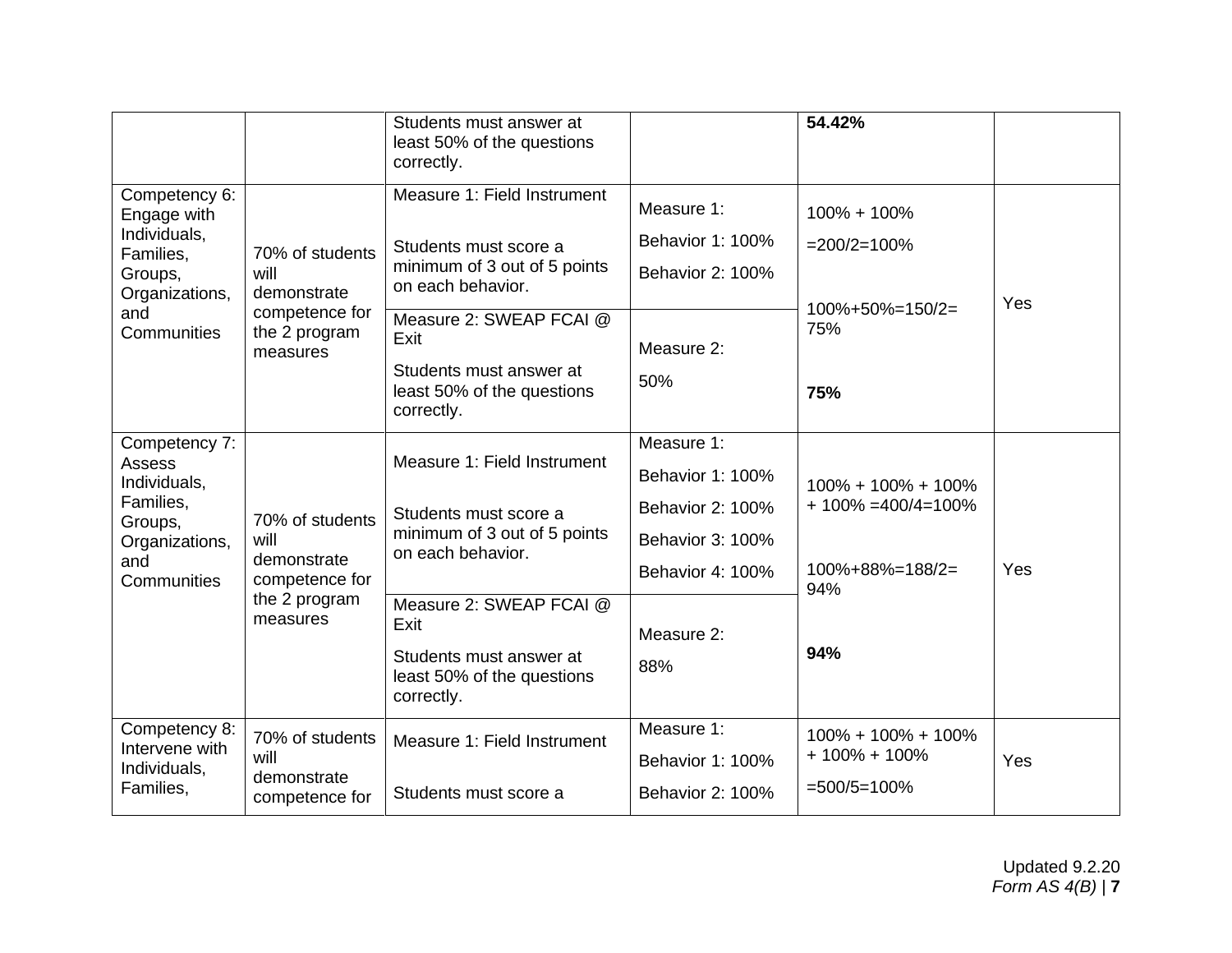| Groups,<br>Organizations,<br>and<br>Communities | the 2 program<br>measures | minimum of 3 out of 5 points<br>on each behavior.                                                      | Behavior 3: 100%<br>Behavior 4: 100%<br>Behavior 5: 100% | $100\% + 75\% = 175/2 =$<br>87.5% |  |
|-------------------------------------------------|---------------------------|--------------------------------------------------------------------------------------------------------|----------------------------------------------------------|-----------------------------------|--|
|                                                 |                           | Measure 2: SWEAP FCAI @<br>Exit<br>Students must answer at<br>least 50% of the questions<br>correctly. | Measure 2:<br>75%                                        | 87.5%                             |  |